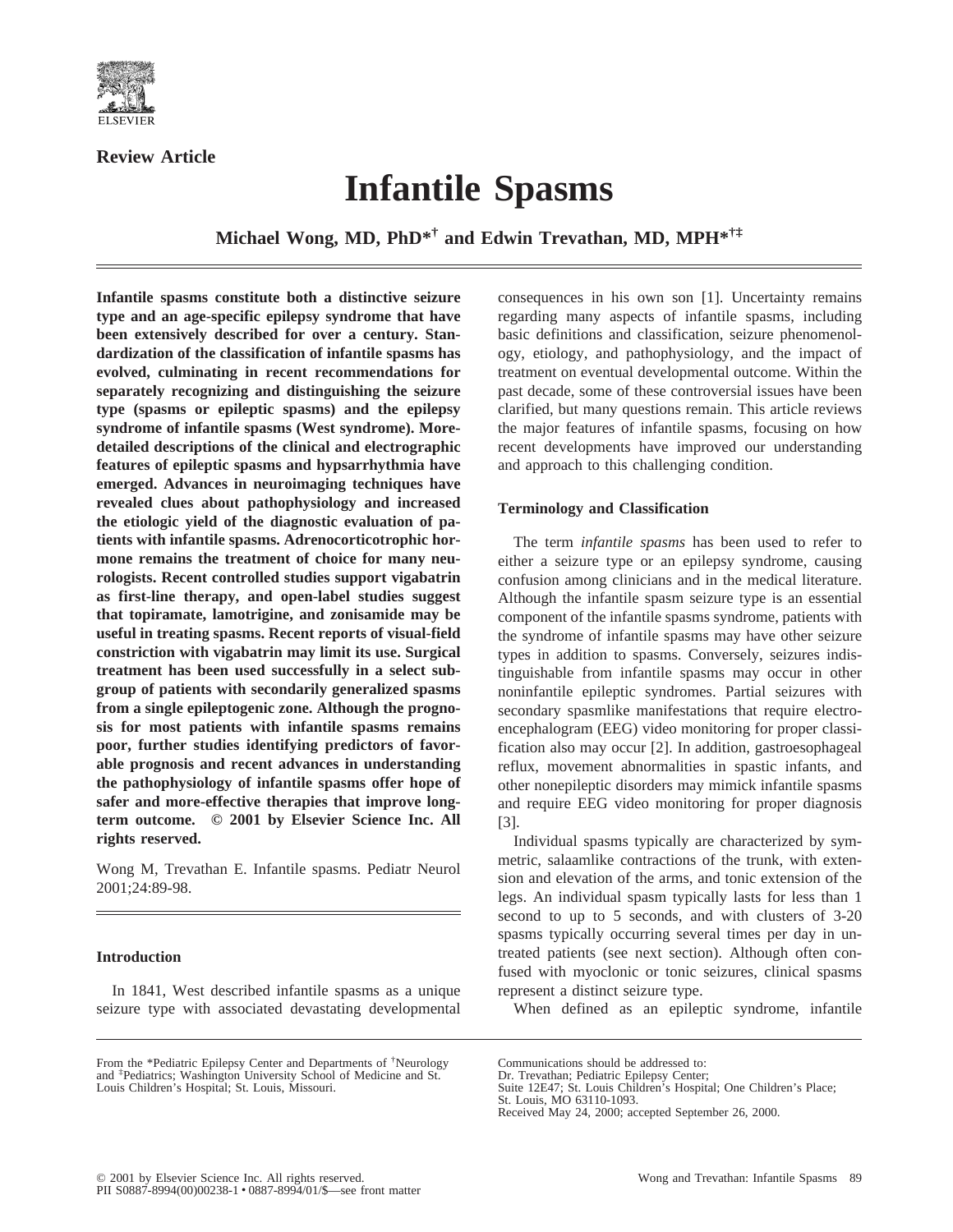spasms are often referred to as *West syndrome*. West syndrome classically consists of the clinical-electroencephalographic triad of spasms (the seizure type), hypsarrhythmia, and mental deficiency (although mental retardation may be absent). Alternatively, some infants may have epileptic spasms and psychomotor delay in the absence of documented hypsarrhythmia. These patients who lack hypsarrhythmia would still be considered to have an age-specific epileptic encephalopathy or epileptic syndrome with infantile spasms but would not be labeled with West syndrome**.**

The confusing terminology of infantile spasms is reflected in the evolving scheme of classification of epilepsy syndromes proposed by the International League Against Epilepsy (ILAE). In 1970 the ILAE considered infantile spasms to be generalized seizures in its first proposed classification of seizures [4] but then dropped spasms altogether from the revised classification of epileptic seizures of 1981 [5]. The 1989 ILAE classification scheme for epileptic syndromes defined West syndrome as an age-related generalized epilepsy [6]. Recognizing the ambiguities in defining infantile spasms, the ILAE held a special workshop devoted entirely to infantile spasms in 1991 [7]. On the basis of this workshop, it was concluded that infantile spasms should be reintroduced as a specific seizure type in addition to the syndrome classification. To clearly distinguish between these two meanings, it has been proposed that spasms or epileptic spasms should be used to refer specifically to the seizure type, which primarily but not exclusively occurs in infancy and that infantile spasms and West syndrome should represent age-related epilepsy syndromes [8]. Furthermore, although West syndrome and infantile spasms may be used interchangeably, the term *West syndrome* should be reserved for patients with documented hypsarrhythmia in combination with epileptic spasms, whereas infantile spasms constitutes a more general term for age-related epilepsy syndromes that involve epileptic spasms. We support these guidelines for terminology and will use these conventions in the remainder of this article.

The etiologic classification of infantile spasms may also be confusing. The etiology of infantile spasms has been divided into symptomatic, cryptogenic, and idiopathic. In most earlier studies the symptomatic group included patients with known etiologies, as well as with developmental delay at onset without an identified etiology, leaving the cryptogenic patients group to include those patients with normal development and no known etiology. Some earlier studies also used a designation of "doubtful" for the subgroup of symptomatic patients with developmental delay but no known etiology. An idiopathic category previously was either not recognized or was synonymous with the cryptogenic group. More-recent classification schemes of epileptic syndromes presume that cryptogenic disorders are actually symptomatic but the specific etiology is unknown, whereas idiopathic epilepsies typically are attributed to a known or presumed genetic predisposition with generally favorable prognoses [6]. Using these assumptions, the ILAE revised classification of epileptic syndromes only recognized infantile spasms as being a symptomatic or cryptogenic epilepsy. The previous "doubtful" group would most appropriately be included in the cryptogenic group under the revised classification. Finally, the 1991 ILAE workshop on infantile spasms recommended the creation of an idiopathic group consisting of patients with normal development at onset, normal examination and neuroimaging, and hypsarrhythmia on EEG without focal epileptiform abnormalities [7].

# **Epidemiology**

Incidence rates of infantile spasms are remarkably similar among different studies from various regions of the world, ranging from approximately two to five per 10,000 live births [9-14]. The lifetime prevalence of infantile spasms at age 10 years has been estimated at 1.5 to 2 per 10,000 children [10,13]. The consistently lower prevalence rates of infantile spasms among children compared with incidence can most likely be attributed to the relatively high mortality associated with infantile spasms, the evolution of spasms into other seizure types, and incomplete ascertainment in population-based studies of older children.

Approximately 90% of patients with infantile spasms present during the first year of life, with the peak onset occurring between 4 and 6 months of age [10]. Although the age of onset of West syndrome has been reported to range from 1 day to more than 6 years [15], infantile spasms rarely presents at less than 2 weeks or after 18 months of age [10]. Several case series of infantile spasms report a strong male predominance, but most populationbased studies report either no sex difference [13,14] or a moderate male predominance [9,12].

#### **Clinical Manifestations**

Spasms may have variable features but generally consist of brief muscle contractions involving the neck, the trunk, and the extremities in a symmetric bilateral fashion [16]. Using EEG video analysis, spasms have been categorized into three subtypes (flexor, extensor, and mixed flexorextensor) on the basis of postural manifestations and patterns of muscle involvement during the seizure [16-18]. Flexor spasms typically involve flexion of the neck, trunk, and extremities, resulting in jack-knifing at the waist and a self-hugging motion from adduction of the arms. Extensor spasms consist of extension of the neck, trunk, and extremities. Mixed flexor-extensor spasms involve combinations of neck, trunk, arm flexion and leg extension, or leg flexion and arm extension.

Asymmetric spasms are seen almost exclusively in patients symptomatic from focal brain lesions. Isolated contraction of neck or abdominal muscles may result in subtle head nods or slight trunk movements only. Arrest phenomena with akinesia and decreased responsiveness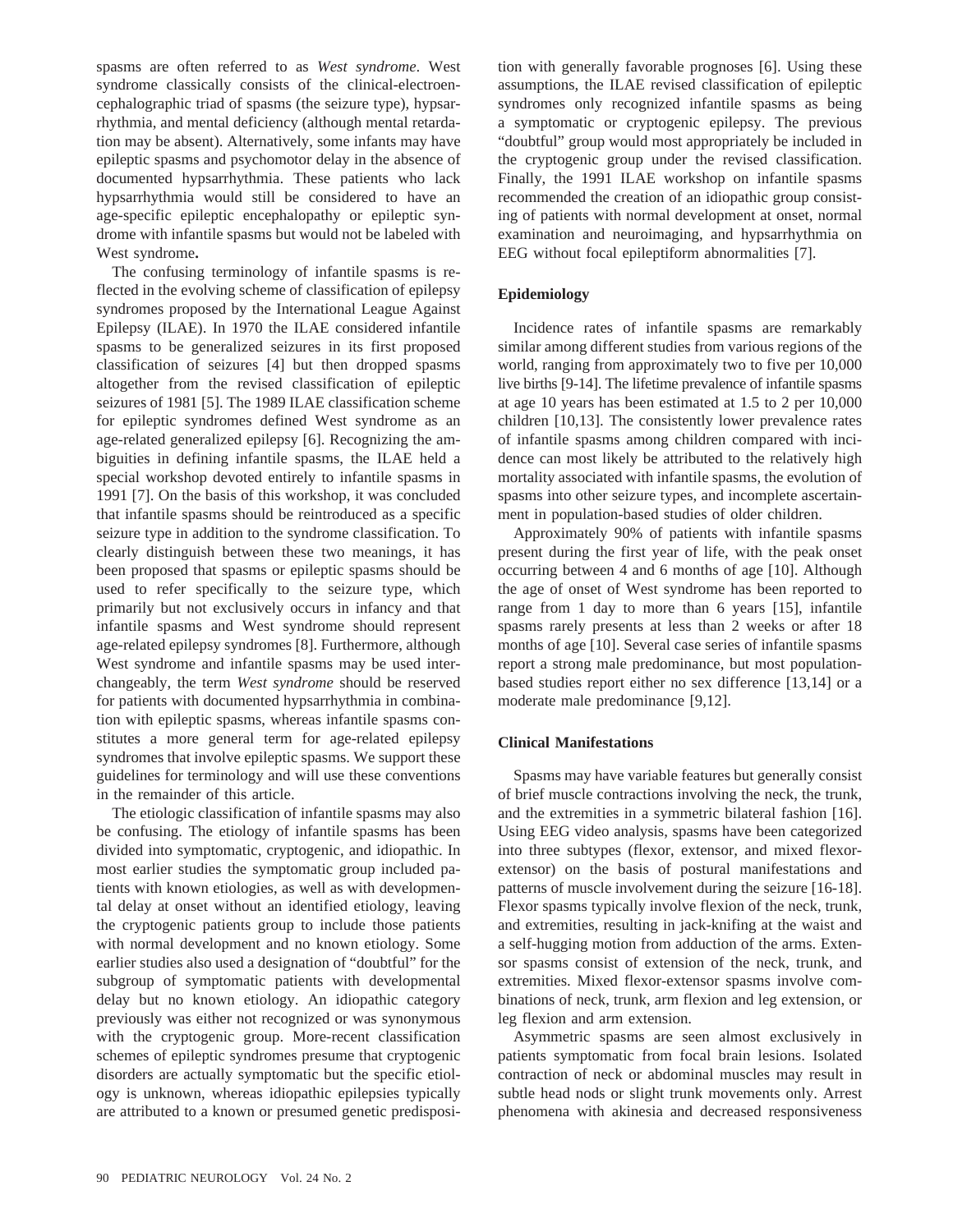

*Figure 1. Hypsarrhythmia in a 4-month-old female infant with cryptogenic infantile spasms.*

may follow motor spasms or occur independently as a second seizure type. Other associated features of spasms that may occasionally occur in isolation include abnormal eye movements, such as eye deviation or nystagmus, and autonomic changes, including alterations in respiratory and heart rate, diaphoresis, and lacrimation.

In many patients, spasms exhibit characteristic temporal patterns. Fifty to 80% of epileptic spasms occur in clusters of two to more than 100 seizures [17,18]. Patients may have dozens of clusters and several hundred spasms per day, but individual variability in seizure frequency is often large. Although spasms rarely occur during sleep, clusters of spasms are frequently activated after arousal from sleep. Spasms are occasionally triggered by loud noises with associated arousal from drowsiness and sleep but are not sensitive to photic stimulation.

Approximately one third to one half of patients with epileptic spasms also have other seizure types preceding or accompanying the onset of the spasms [19-22]. Associated seizure types include partial, myoclonic, tonic, and tonicclonic seizures. Spasms usually cease spontaneously by 5 years of age and are often replaced by other seizure types but rarely persist into young adulthood. Mental retardation and cerebral palsy occur in about 75% and 50%, respectively, of children with infantile spasms [13-15,20-23].

## **EEG Features**

The classic interictal EEG pattern of patients with epileptic spasms is hypsarrhythmia (Fig 1). Although it is widely accepted that epileptic spasms are typically associated with hypsarrhythmia, there are little data on the proportion of patients with clinical spasms that do not have hypsarrhythmia because almost all studies of infantile spasms include hypsarrhythmia as a diagnostic criteria. Although the combination of epileptic spasms and hypsarrhythmia constitute the essential features of West syndrome, epileptic spasms have been reported to occur in patients with other epilepsy syndromes that do not feature hypsarrhythmia [24]. Conversely, hypsarrhythmia is not specific for infantile spasms because it may also be seen in other disorders [25].

Hypsarrhythmia was originally defined by Gibbs and Gibbs in the 1950s [26,27] as a completely chaotic and disorganized background pattern consisting of high amplitude slow waves and spikes that are asynchronous, nonrhythmic, and variable in duration and topography. The spikes usually alternate randomly between focal, multifocal, and generalized discharges at different moments within a brief record. Hypsarrhythmia represents a dynamic pattern that may change dramatically on a time scale of minutes, hours, weeks, or longer. It is most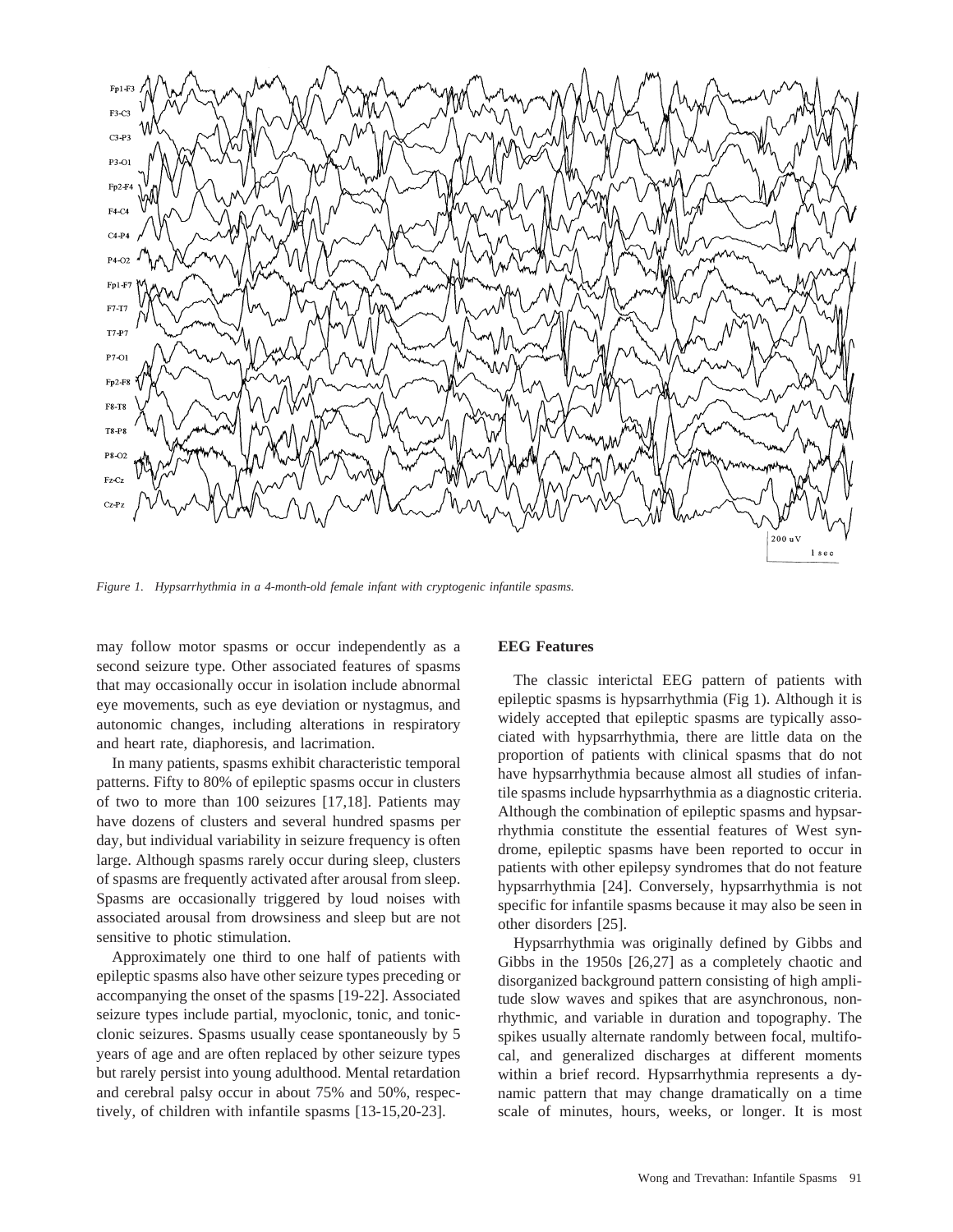

*Figure 2. Ictal EEG patterns during epileptic spasms. (A) Ictal EEG from a 10-month-old female with infantile spasms and Down syndrome. Arrow (* $\downarrow$ *) denotes the onset of the clinical seizure that involved bilateral flexor spasms of the trunk and extremities. The electrographic seizure starts with a positive vertex wave, marked by the asterisk (\*), followed by a generalized electrodecremental response. (B) Ictal EEG from a 4-month-old female with* cryptogenic infantile spasms. Arrow (↓) denotes the onset of the clinical seizure that involved bilateral flexor spasms of the trunk and extremities. The<br>electrographic seizure is characterized by a generalized electrode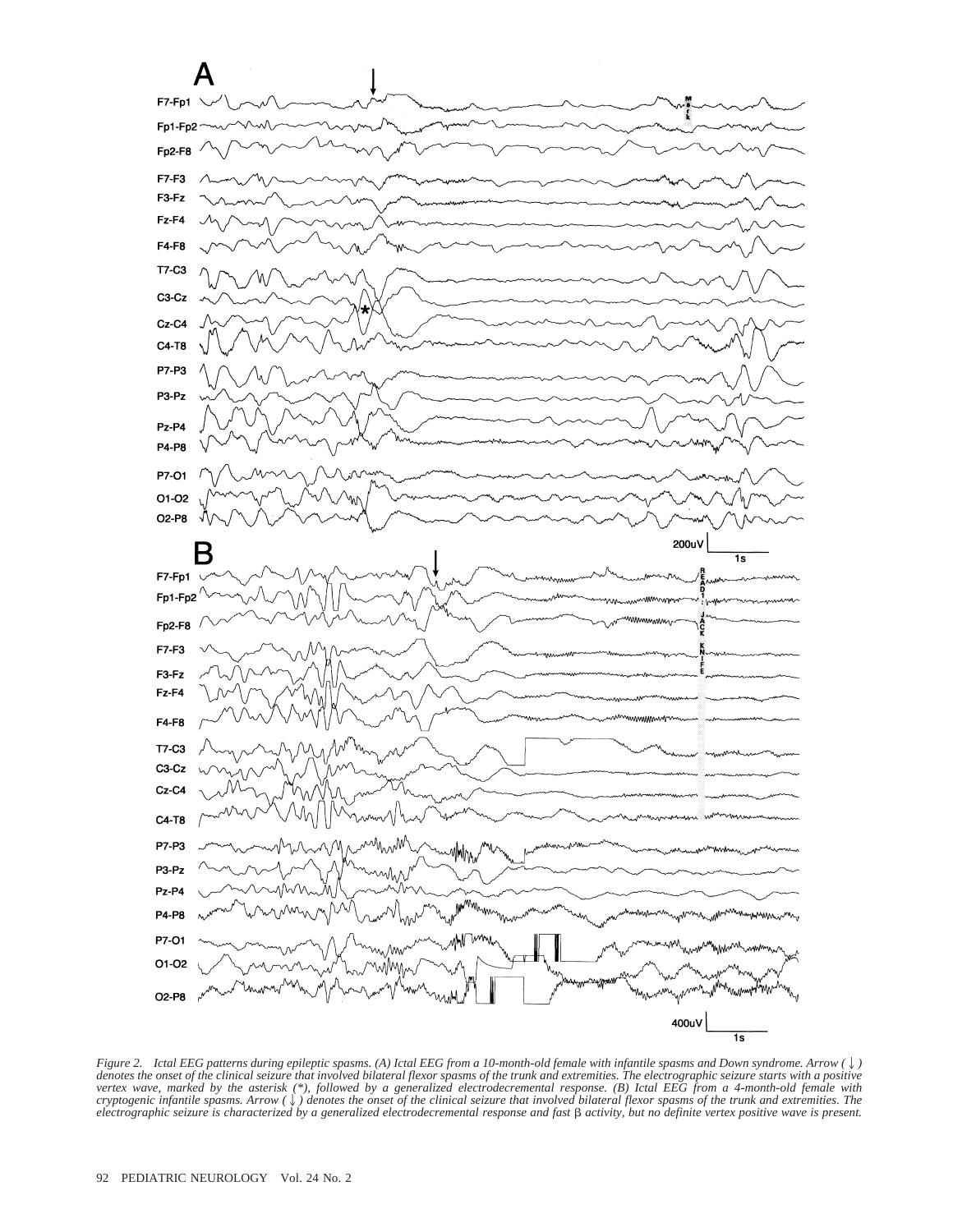pronounced in slow-wave sleep and is diminished or completely suppressed during rapid eye movement sleep. Hypsarrhythmia may also be absent during the awake state or transiently disappear on arousal from sleep or during a cluster of spasms. On a larger time scale, hypsarrhythmia usually develops during early infancy and disappears by early childhood. Through serial EEGs in the same patients, hypsarrhythmia has been demonstrated to evolve from and to other abnormal EEG patterns, such as a burst-suppression pattern in the neonatal period or in Ohtahara syndrome and the slow spike-wave of Lennox-Gastaut syndrome [28,29].

A number of variations on the prototypical pattern of hypsarrhythmia have been described and previously labeled *modified hypsarrhythmia* [30,31]. Such variations include increased interhemispheric synchronization, episodes of attenuation, presence of a consistent epileptiform focus, asymmetric hypsarrhythmia (e.g., hemihypsarrhythmia), burst-suppression, and high-voltage slow activity with minimal spike activity. In fact, modified hypsarrhythmia occurs frequently and may be seen in patients who have typical hypsarrhythmia at other times. Furthermore, variant patterns of hypsarrhythmia appear to impart limited additional prognostic information [32]. Therefore the ILAE workshop on infantile spasms concluded that the term *modified hypsarrhythmia* should be discarded and atypical features simply specified when applicable [7].

The ictal EEG correlates of epileptic spasms have been studied in detail using EEG video monitoring [16-18]. Kellaway et al. [17] first described 11 different types of ictal EEG patterns consisting of various combinations of generalized sharp or slow wave discharges, generalized voltage attenuation (electrodecremental discharges), and fast activity. Overall, electrodecremental discharges represented the most common ictal feature, occurring in over 70% of recorded spasms, but could also occur in the absence of an obvious clinical seizure.

Fusco and Vigevano [16] recently reported that a focal high-amplitude positive slow wave over the vertex-central region preceding the electrodecremental discharge was the most consistent ictal EEG feature of spasms, and correlated precisely to the clinical onset of the spasms. Although the more classic electrodecremental discharges were frequently observed in patients with spasms, Fusco and Vigevano argued that electrodecremental discharges actually represent a postictal phenomenon. In our own experience, we have noticed both patients whose ictal EEG demonstrated the typical positive vertex slow wave at the clinical onset of the spasm (Fig 2A), and those for whom there is no detectable positive vertex slow wave (Fig 2B). The significance of the positive vertex wave at the ictal onset is uncertain and is likely one of the varied manifestations of this heterogenous syndrome. Because the electrodecremental discharge is often time-locked with the continuing tonic spasm, we suspect that this EEG manifestation is an ictal phenomena in most patients (Fig 2B).

# **Etiology and Pathophysiology**

The reported percentage of total infantile spasms cases classified as symptomatic has risen over the years as etiologies have become identified more readily. In the early 1980s, most studies found identified symptomatic etiologies in approximately 45-60% of patients [15,19,21]. More recent studies have consistently classified 70-80% of patients into the symptomatic group [12,14,22]. This trend can be attributed mostly to the improved sensitivity of diagnostic testing, especially neuroimaging studies. Magnetic resonance imaging has a higher sensitivity for detecting focal abnormalities in West syndrome patients compared with computed tomography [33]. In a highly selected group of patients with infantile spasms referred to a tertiary care center the use of positron emission tomography alone increased the percentage of symptomatic cases from 30% to 95% [34].

Within the symptomatic group the etiologies for infantile spasms have traditionally been divided into prenatal, perinatal, and postnatal causes. Most studies identify prenatal etiologies as the most common, accounting for almost 50% of symptomatic cases [15,19], although perinatal causes have been reported to be on the rise [35]. In terms of general categories of disease, prenatal causes include intrauterine insults and infections, malformations of cortical development, neurocutaneous syndromes, metabolic disorders, and other genetic or chromosomal defects. The perinatal group consists primarily of hypoxicischemic encephalopathy, obstetric trauma, and other labor complications. Postnatal etiologies include infection, trauma, hypoxic-ischemic insults, and tumors.

Patients with cryptogenic or idiopathic infantile spasms represent a relatively small proportion of total infantile spasms cases [35]. In the absence of an identified etiology, cryptogenic and idiopathic infantile spasms are usually presumed to have an age-related multifactorial genetic predisposition. Recent advances have begun to provide insight into the genetic basis of cryptogenic and idiopathic infantile spasms. Although most cases of infantile spasms are sporadic, some familial cases have been identified. In particular, a recent report has presented evidence for an X-linked form of infantile spasms in two separate families that localizes to the distal part of the short arm of the X chromosome [36].

Although the list of specific diseases potentially causing infantile spasms is enormous, diagnostic evaluation does not necessarily have to be exhaustive. A recent study examined the effectiveness of using a staged diagnostic evaluation for infantile spasms [37]. History and physical examination alone identified the majority of symptomatic etiologies. Neuroimaging increased the etiologic yield by 20%, but other testing, such as cerebrospinal fluid analysis and comprehensive metabolic studies, revealed no additional etiologies. Chromosomal analysis and ophthalmologic evaluation did find specific abnormalities, but these merely confirmed the pre-existing clinical diagnoses.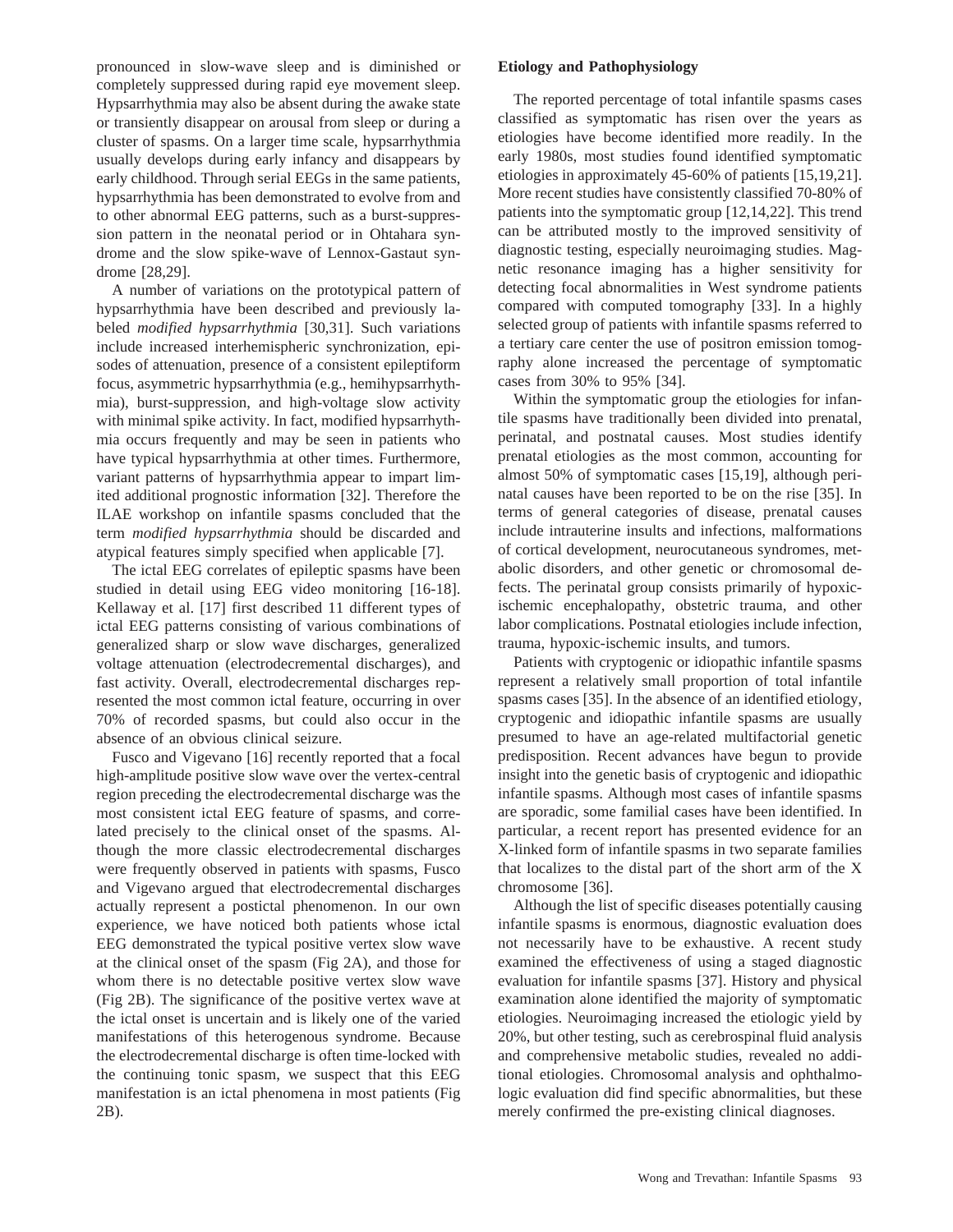During the diagnostic evaluation, a number of disorders that may mimic infantile spasms need to be considered in the differential diagnosis. Ohtahara syndrome is also a severe epileptic encephalopathy with frequent tonic spasms, but, in comparison to infantile spasms, Ohtahara syndrome usually has an earlier onset in the neonatal period and exhibits burst-suppression on interictal EEG [38]. Benign disorders may also mimic infantile spasms. Lombroso and Fejerman [39] have described infants with benign nonepileptic infantile spasms, who developed flexion spasms with normal associated EEGs during waking and sleep and normal intellectual outcome. Dravet et al. [40] have also reported infants with benign spasms with associated normal EEGs and good cognitive outcomes. Benign neonatal sleep myoclonus, also associated with normal waking and sleep EEGs, may be confused with infantile spasms [41].

Although many hypotheses abound, relatively little has been established about the pathophysiology of infantile spasms. Given the diverse etiologies of infantile spasms, a popular but unproven idea is that infantile spasms represents a nonspecific age-dependent reaction of the immature brain to injury. This hypothesis must take into account the fact that although most insults causing infantile spasms are multifocal or diffuse in nature, focal or unilateral damage may also lead to infantile spasms. Many pathophysiologic models for infantile spasms have focused on subcortical structures, especially the brainstem, as the primary central mechanisms for generating clinical spasms and hypsarrhythmia. In turn, abnormal brainstem function could influence the cerebral hemispheres diffusely through widespread cortical projections. A number of case reports have identified pathologic alterations in the brainstem of infantile spasms patients, such as the pons [42,43]. The involvement of specific brainstem nuclei containing serotonergic, noradrenergic, or cholinergic neurons has been hypothesized but not definitively substantiated [44].

The role of other subcortical structures in infantile spasms has also been considered. Given the dramatic effects of adrenocorticotropic hormone (ACTH) and glucocorticoids on spasms, the hypothalamus and the associated pituitary-adrenal axis have been implicated in pathogenesis of infantile spasms, with a variety of stressors being hypothesized to result in excessive release of corticotrophin releasing hormone, a known convulsant [45]. The involvement of the lenticular nuclei also has been suggested, because hypermetabolism in these nuclei was the most prominent and consistent finding in PET studies of patients with infantile spasms [46]. Despite the abundance of hypotheses, no comprehensive or unifying mechanism for the pathophysiology of infantile spasms has been established.

#### **Treatment**

Because of the poor prognosis of infantile spasms, treatment is usually initiated quickly and aggressively **Table 1. Drugs used for infantile spasms**

|                                             | <b>Reference</b><br><b>Number</b> |
|---------------------------------------------|-----------------------------------|
| <b>First-line therapy</b>                   |                                   |
| Evidence from randomized controlled studies |                                   |
| Vigabatrin                                  | 69, 71                            |
| Adrenocorticotrophic hormone                | 50, 52, 63, 69                    |
| Prednisone                                  | 50, 52                            |
| Nitrazepam                                  | 63                                |
| Evidence from open-label studies            |                                   |
| Pyridoxine                                  | 64, 65                            |
| Valproate                                   | 59, 61, 62                        |
| Zonisamide                                  | 80, 81                            |
| Add-on therapy                              |                                   |
| Evidence from randomized controlled studies |                                   |
| Valproate                                   | 60                                |
| Evidence from open-label studies            |                                   |
| Felbamate                                   | 77                                |
| Lamotrigine                                 | 78                                |
| Topirimate                                  | 79                                |

after diagnosis, often at the risk of serious side effects, with the hope of changing the natural history of the disease. Although a vast literature concerning treatment of infantile spasms exists, there has been an abundance of methodologic problems and a paucity of well-designed clinical trials. The often subtle nature of epileptic spasms makes uncontrolled clinical reports of spasm frequency unreliable and subject to a large placebo effect. Despite the ethical issues of performing placebo-controlled studies in infantile spasms, innovative clinical trials have been published.

Table 1 summarizes drugs that have been reported to be efficacious for infantile spasms in either controlled or open-label studies. For approximately 50 years hormonal therapy has been the staple of treatment for infantile spasms, at least in North America. ACTH was first reported to have dramatic, rapid effects on spasms in the 1950s [47]. Although ACTH and prednisone quickly became established as primary treatment for infantile spasms, studies detailing the therapeutic properties of these compounds have been fraught with uncertainty. Many controversies still exist concerning the relative efficacy, optimal dose and timing, and predictive factors for good responsiveness to ACTH and corticosteroids. No placebo-controlled trials of ACTH or steroids have been performed. In most open-label or retrospective studies, ACTH or prednisone induces a reduction or complete cessation of spasms, as well as an improvement in the EEG, in approximately 50-75% of patients [15,19,23, 48-51]. This effect is usually realized within a couple of weeks [50]. Although some studies report similar efficacy of ACTH and prednisone [19,50], others indicate that ACTH is more effective [51,52]. Some patients who do not initially respond to ACTH may respond to prednisone and vice versa [50]. A large variety of doses of ACTH have been used, but there is no evidence that larger doses (150 U/meter<sup>2</sup> per day) are more effective than lower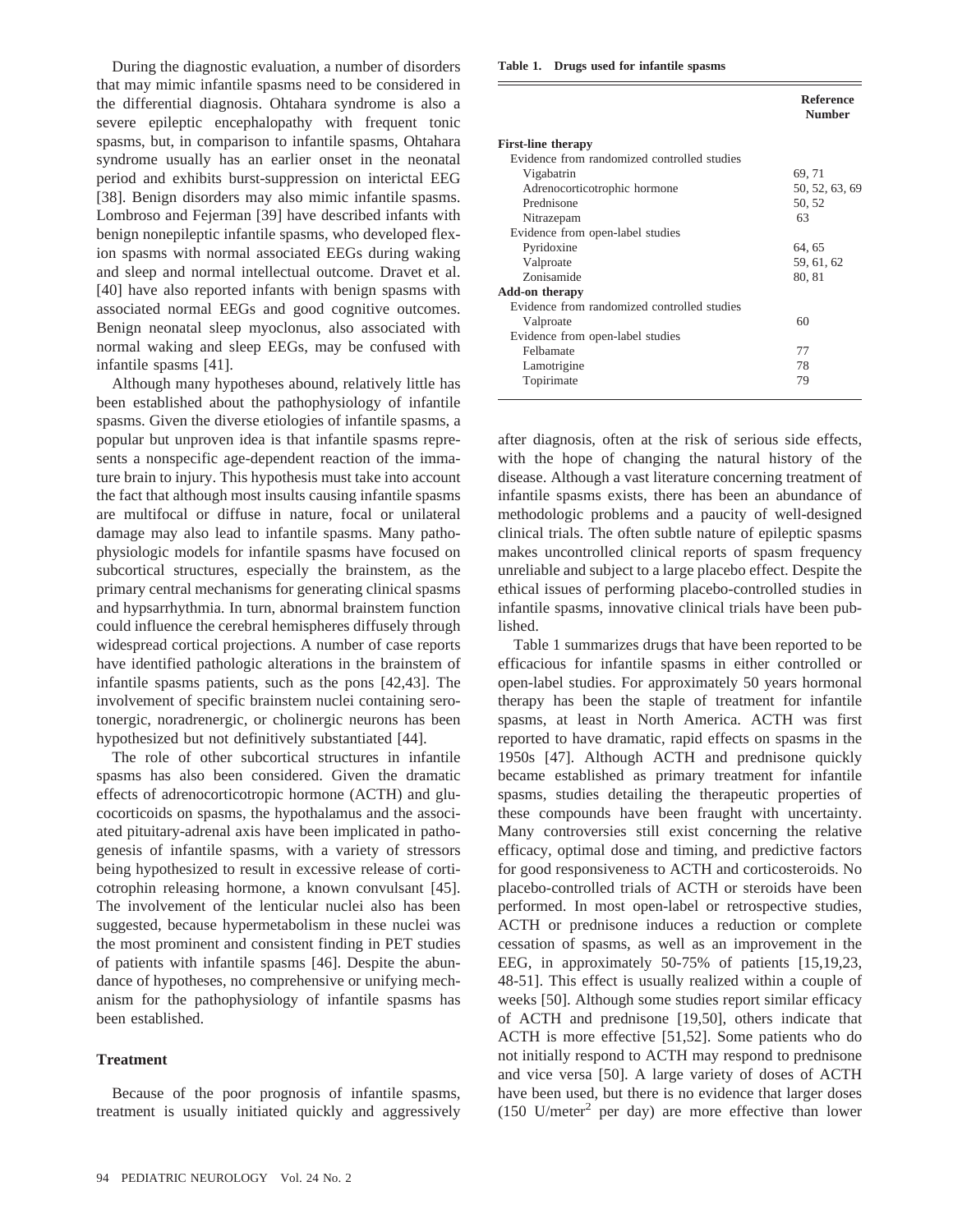doses (20-30 U/day) [23,53]. Longer treatment periods usually do not improve remission rates [53]. Although relapses occur in about one third to one half of patients, a second course of ACTH is often effective [50].

A variety of findings have been reported with regard to predicting responsiveness to ACTH or steroids. Some studies [54], but not others [50], demonstrate that shorter time lag between diagnosis and treatment improves initial remission rate. Age of onset of the spasms has occasionally been correlated with treatment efficacy, with later onset (older than 8 months) having a better seizure control [54]. Whether etiology of the infantile spasms influences responsiveness to treatment is also controversial; some studies report equal efficacy in symptomatic and cryptogenic groups [50], but others find a better response in the cryptogenic group [22,23,51]. Finally, the effect of hormonal therapy on long-term neurodevelopmental outcome is unclear. Although some studies report an association between initial responsiveness to ACTH and improved long-term intellectual development [19,22,23,55], others found no significant difference in prognosis between initial responders and nonresponders to hormonal therapy [15,21,56].

Hormonal therapy with ACTH or corticosteroids may have significant, potentially fatal, side effects [57]. Although cushingoid features are among the most common side effects, ACTH or corticosteroids may also produce hypertension, metabolic abnormalities, severe irritability, osteoporosis, sepsis, and congestive heart failure. A nondepot form of ACTH has recently been reported to have less severe adverse effects [58]. Given the serious morbidity of hormonal therapy, a number of other therapies have received attention for infantile spasms.

Among conventional antiepileptic drugs, valproate and nitrazepam have been found to be effective in controlled clinical trials of spasms [59-63]. Pyridoxine has also been used successfully in some patients [64,65]. Few studies have directly compared these other agents with hormonal therapy, making conclusions about relative efficacy difficult. Because of the risk of hormonal therapy and the almost certain poor developmental outcome in symptomatic infantile spasms, we reserve the initial use of ACTH for cryptogenic cases.

The most exciting recent development in the treatment of infantile spasms has been the emergence of vigabatrin as a potential first-line therapy, comparable with ACTH. In 1991, vigabatrin was first reported to be effective as add-on therapy in resistant infantile spasms [66]. Over the past decade, vigabatrin has been repeatedly documented to also be effective as first-line therapy for infantile spasms [67-71]. Studies directly comparing vigabatrin and ACTH have found either similar efficacy between the two drugs [68] or superiority of ACTH [69]. All studies report that vigabatrin is better tolerated with fewer side effects than ACTH [68,69]. In a unique double-blind placebo-controlled trial, vigabatrin or placebo was used for the first 5 days of treatment before conversion to open-label vigabatrin therapy. During the double-blind 5-day period, vigabatrin caused a 78% reduction in spasm frequency with 35% having complete control, compared with a spasm reduction of 26%, and complete control in 10% of patients on placebo [71]. Vigabatrin may be especially effective for infantile spasms in patients with tuberous sclerosis, with some series reporting complete control occurring in about 95% of patients [67,72].

When available, ACTH remains a treatment of choice for infantile spasms in the United States [73], and vigabatrin has become a first-line therapy in many European countries [74]. Unfortunately, recent reports of visual-field constriction associated with vigabatrin therapy may not only prevent vigabatrin from becoming an approved treatment in the United States but also may limit its utility in other countries [75,76]. Thus other new antiepileptic drugs may be investigated more thoroughly as potential first-line therapy for infantile spasms. Open-label studies have already provided preliminary evidence for the efficacy of felbamate, lamotrigine, topirimate, and zonisamide in infantile spasms [77-81]

As the identification of focal cortical lesions associated with infantile spasms has increased, interest in the potential surgical treatment of patients with infantile spasms has correspondingly risen. Reports of cessation of spasms after surgical treatment of obvious cerebral lesions, such as brain tumors or cysts, have been reported [82-84]. More recently surgery has been used successfully in patients previously believed to have cryptogenic infantile spasms but subsequently found to have small lesions detected by PET scan and identified mainly as cortical dysplasias on neuropathologic examination [85,86]. For patients without a surgically resectable lesion, corpus callostomy has been reported to dramatically improve spasms, as well as other seizure types, such as drop attacks [87].

# **Prognosis**

Many studies have examined the long-term prognosis of patients with infantile spasms. Although there is substantial variability in specifics reported from different studies, by all accounts the majority of patients with infantile spasms suffer a poor outcome with respect to chronic epilepsy, mental retardation, and other neurodevelopmental disabilities.

Epileptic spasms resolve spontaneously without treatment or with treatment in the majority of patients, usually by midchildhood [20,23,88]. However, other seizure types arise in 50-70% of patients [21,22]. Similarly, on longterm follow-up, chronic intractable epilepsy is present in approximately 50% of patients with a history of infantile spasms [15,21-23]. A close relationship between infantile spasms and Lennox-Gastaut syndrome has been consistently observed [24,89] because these two syndromes share parallel clinical and electrographic features, such as intractable seizures, strong association with mental retardation, and characteristic interictal EEG abnormalities.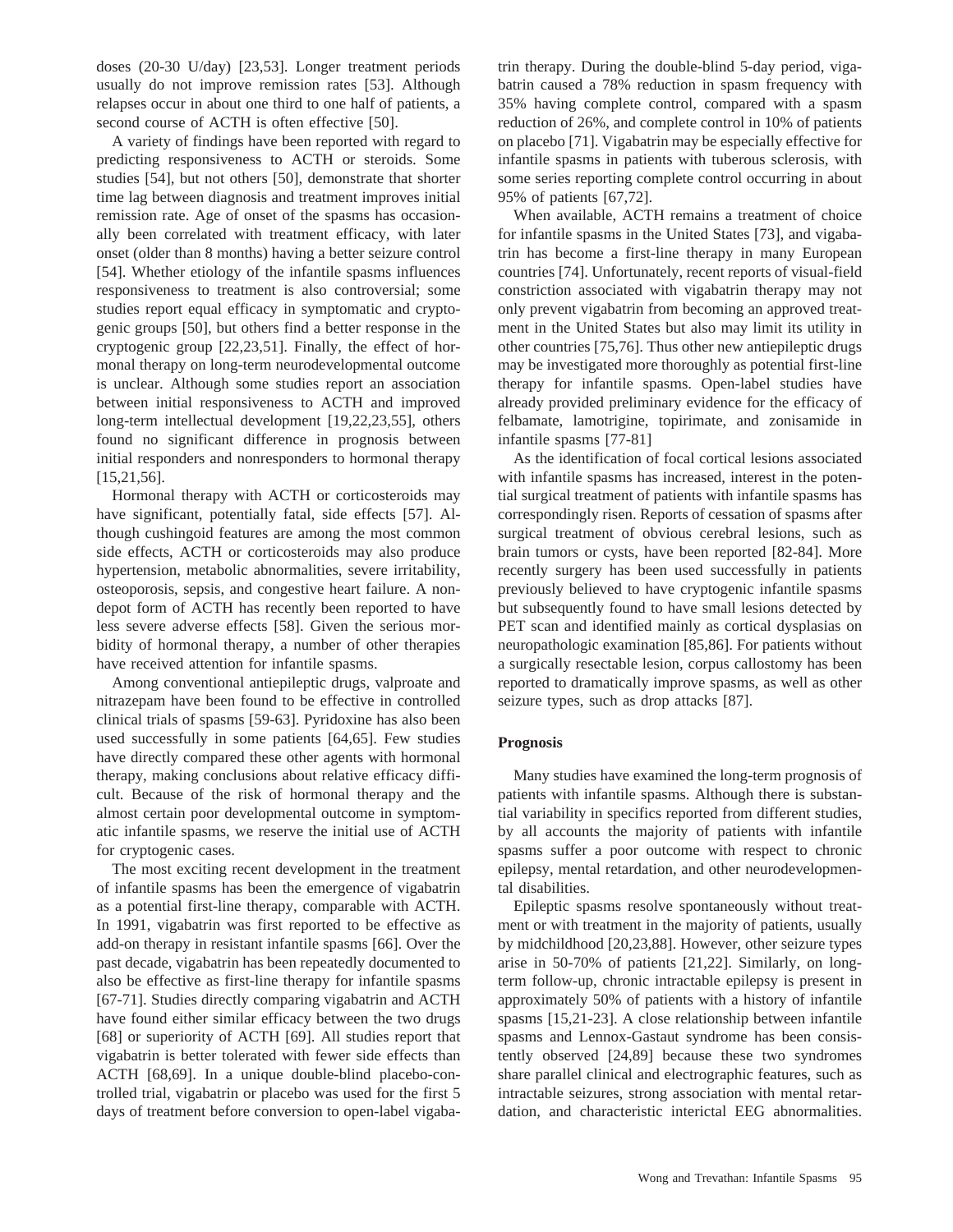Approximately 20-50% of patients with infantile spasms evolve into Lennox-Gastaut syndrome [13,14,19,89] and conversely, a similar percentage of patients with Lennox-Gastaut syndrome have a history of infantile spasms [79,90].

Mental retardation occurs in 70-90% of patients with infantile spasms, [12,13,15,20-23] and most of those with infantile spasms and mental retardation have severe-toprofound retardation [13]. Other neurologic deficits, such as cerebral palsy, may be seen in about 30-50% of patients [13,22,23]. By far the most important factor in predicting neurologic prognosis, including developmental outcome and long-term epilepsy, is etiology. In some studies, patients with cryptogenic infantile spasms have only a 30-50% chance of mental retardation compared with 80-95% for patients with a symptomatic etiology [12,14, 23,22]. Although cases of symptomatic infantile spasms generally have a poor prognosis, neurofibromatosis and Down syndrome are notable exceptions, both with a relatively benign course associated with infantile spasms [91,92]. Other factors that have been associated with a good prognosis include normal neurologic examination and development at onset, absence of other seizure types at onset, older age of onset, short duration of spasms, and early effective treatment of spasms (reported with ACTH).

The mortality rate associated with infantile spasms has been estimated to be between 5% and 30% [13,51,52]. Although the higher mortality figures understandably come from a study that followed patients into adulthood [51], about one third of the deceased patients from that study died before 3 years of age and more than 50% died before 10 years of age. The most common cause of death is infection, followed by reasons related to the underlying disease process [51].

#### **Conclusions**

Children with infantile spasms represent one of the greatest challenges for pediatric neurologists. Accurate diagnosis depends on a thorough understanding of the clinical and electrographic features of spasms. Diagnostic evaluation should use a rational approach for identifying potential etiologies of symptomatic infantile spasms. Decisions about treatment should take into account the poor prognosis of infantile spasms, conflicting data about the impact of treatment on long-term outcome, and the potentially serious side effects of treatment. As more is learned about the pathophysiology of infantile spasms, there is hope that more effective and safer treatments (including perhaps neuroprotective agents) will be developed. Given the profound neurodevelopmental sequellae of infantile spasms, the ultimate goal should be the primary prevention of infantile spasms.

#### **References**

**[1] West** WJ. On a peculiar form of infantile convulsions. Lancet 1841;1:724-5.

**[2] Donat** JF, Wright FS. Simultaneous infantile spasms and partial seizures. J Child Neurol 1991;6:246-50.

**[3] Donat** JF, Wright FS. Clinical imitators of infantile spasms. J Child Neurol 1992;7:395-9.

**[4] Gastaut** H. Clinical and electroencephalographic classification of epileptic seizures. Epilepsia 1970;11:102-12.

**[5] Commission on Classification and Terminology of the International League Against Epilepsy**. Proposal for revised clinical and electroencephalographic classification of epileptic seizures. Epilepsia 1981;22:489-501.

**[6] Commission on Classification and Terminology of the International League Against Epilepsy**. Proposal for revised classification of epilepsies and epileptic syndromes. Epilepsia 1989;30:389-99.

**[7] Commission on Pediatric Epilepsy of the International League Against Epilepsy**. Workshop on infantile spasms. Epilepsia 1992;33:195.

**[8] Dulac** O, Chugani HT, Dalla Bernardina BD. Overview. In: Dulac O, Chugani HT, Dalla Bernardina B, eds. Infantile spasms and West Syndrome. London: WB Saunders, 1994:1-5.

**[9] Riikonen** R, Donner M. Incidence and aetiology of infantile spasms from 1960 to 1976: A population study in Finland. Dev Med Child Neurol 1979;21:333-43.

**[10] Cowan** LD, Hudson LS. The epidemiology and natural history of infantile spasms. J Child Neurol 1991;6:355-64.

**[11] Ludvigsson** P, Olafsson E, Siguroardottir S, Hauser WA. Epidemiologic features of infantile spasms in Iceland. Epilepsia 1994; 35:802-5.

**[12] Sidenvall** R, Eeg-Olofsson O. Epidemiology of infantile spasms in Sweden. Epilepsia 1995;36:572-4.

**[13] Trevathan** E, Murphy CC, Yeargin-Allsopp M. The descriptive epidemiology of infantile spasms among Atlanta children. Epilepsia 1999;40:748-51.

**[14] Rantala** H, Putkonen T. Occurrence, outcome, and prognostic factors of infantile spasms and Lennox-Gastaut syndrome. Epilepsia 1999;40:286-9.

**[15] Kurokawa** T, Goya N, Fukuyama Y, Suzuki M, Seki T, Ohtahara S. West syndrome and Lennox-Gastaut syndrome: A survey of natural history. Pediatrics 1980;65:81-8.

**[16] Fusco** L, Vigevano F. Ictal clinical electroencephalographic findings of spasms in West syndrome. Epilepsia 1993;34:671-8.

**[17] Kellaway** P, Hrachovy RA, Frost JD, Zion T. Precise characterization and quantification of infantile spasms. Ann Neurol 1979;6: 214-8.

**[18] King** DW, Dyken PR, Spinks IL, Murvin AJ. Infantile spasms: ictal phenomena. Pediatr Neurol 1985;1:213-8.

**[19] Lombroso** CT. A prospective study of infantile spasms: Clinical and therapeutic correlations. Epilepsia 1983;24:135-58.

**[20] Jeavons** PM, Bower BD, Dimatrkoudi M. Long-term prognosis of 150 cases of "West syndrome." Epilepsia 1973;14:153-64.

**[21] Matsumoto** A, Watanabe K, Negoro T, et al. Long-term prognosis after infantile spasms: A statistical study of prognositic factors in 200 cases. Dev Med Child Neurol 1981;23:51-65.

**[22] Koo** B, Hwang PA, Logan WJ. Infantile spasms: Outcome and prognostic factors of cryptogenic and symptomatic groups. Neurology 1993;43:2322-7.

**[23] Riikonen** R. A long-term follow-up study of 214 children with the syndrome of infantile spasms. Neuropediatrics 1982;13:14-23.

**[24] Donat** JF, Wright FS. Seizures in series: Similarities between seizures of the West and Lennox-Gastaut syndromes. Epilepsia 1991;32: 504-9.

**[25] Friedman** E, Pampiglione G. Prognostic implications of electroencephalographic findings of hypsarrhythmia in first year of life. Br Med J 1971;4:323-5.

**[26] Gibbs** FA, Gibbs EL. Atlas of electroencephalography, Vol. 2. Epilepsy. Cambridge, MA: Addison-Wesley, 1952.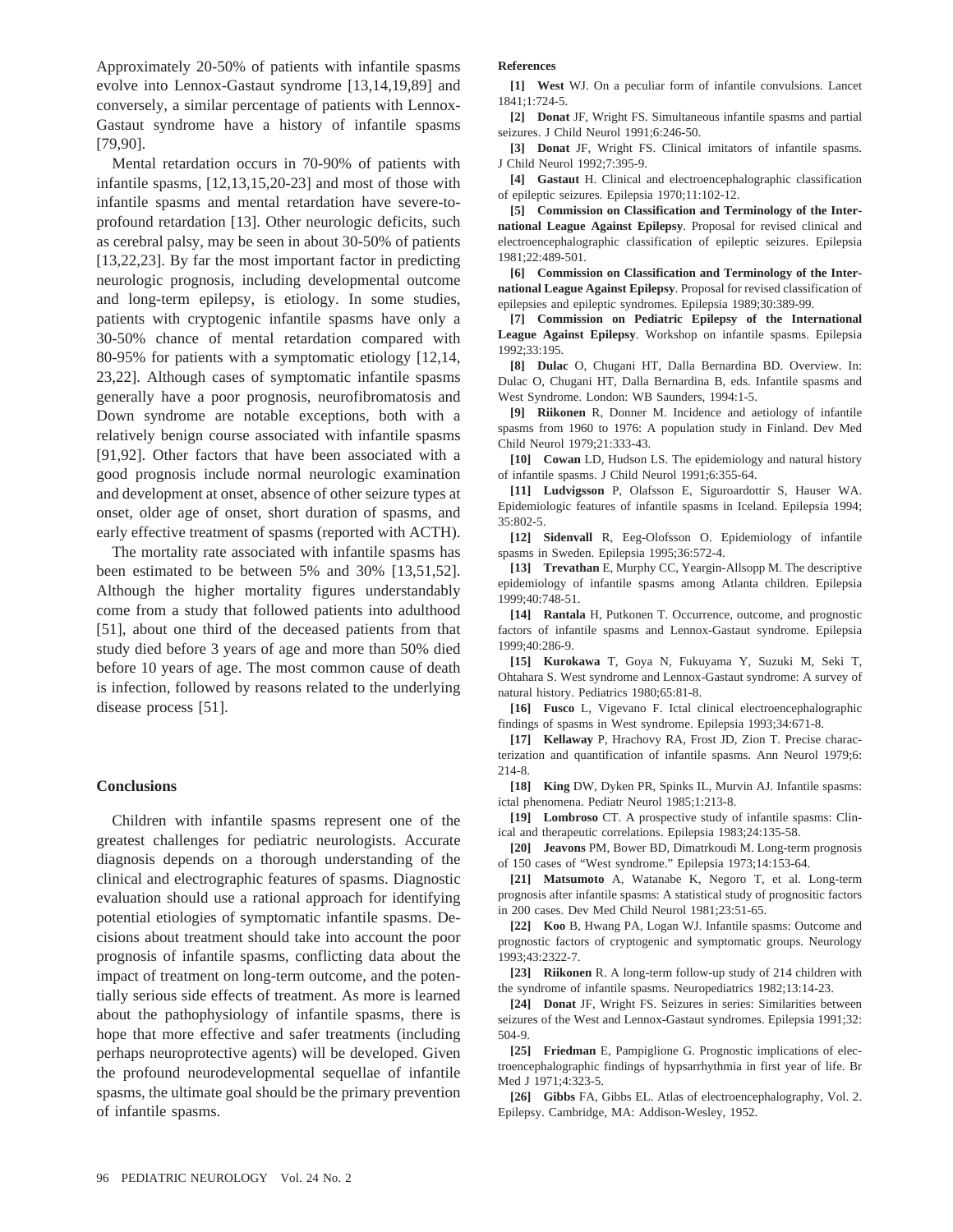**[27] Gibbs** EL, Fleming MM, Gibbs FA. Diagnosis and prognosis of hypsarrhythmia and infantile spasms. Pediatrics 1954;13:66-73.

**[28] Watanabe** K, Iwase K, Hara K. The evolution of EEG features in infantile spasms: A prospective study. Dev Med Child Neurol 1973;15:584-96.

**[29] Kotagal** P. Multifocal independent spike syndrome: Relationship to hypsarrhythmia and the slow spike-wave (Lennox-Gastaut) syndrome. Clin Electroenceph 1995;26:23-9.

**[30] Hrachovy** RA, Frost JD, Kellaway P. Hypsarrhythmia: variations on the theme. Epilepsia 1984;25:317-25.

**[31] Watanabe** K, Negoro T, Aso K, Matsumoto A. Reappraisal of interictal electroencephalograms in infantile spasms. Epilepsia 1993;34: 679-85.

**[32] Kramer** U, Sue WC, Mikati MA. Hypsarrhythmia: Frequency of variant patterns and correlation with etiology and outcome. Neurology 1997;48:197-203.

**[33] Van** Bogaert P, Chiron C, Adamsbaum C, Robain O, Diebler C, Dulac O. Value of magnetic resonance imaging in West syndrome of unknown etiology. Epilepsia 1993;34:701-6.

**[34] Chugani** HT, Conti JR. Etiologic classification of infantile spasms in 140 cases: Role of positron emission tomography. J Child Neurol 1996;11:44-8.

**[35] Watanabe** K. West syndrome: Etiological and prognostic aspects. Brain Dev 1998;20:1-8.

**[36] Claes** S, Devriendt K, Lagae L, et al. The X-linked infantile spasms syndrome (MIM 308350) maps to Xp11.4-Xpter in two pedigrees. Ann Neurol 1997;42:360-4.

**[37] Trasmonte** JV, Barron TF. Infantile spasms: A proposal for a staged evaluation. Pediatr Neurol 1998;19:368-71.

**[38] Ohtahara** S, Ohtsuka Y, Yamatogi Y, Oka E. The earlyinfantile epileptic encephalopathy with suppression-burst: Developmental aspects. Brain Dev 1987;9:371-6.

**[39] Lombroso** CT, Fejerman N. Benign myoclonus of early infancy. Ann Neurol 1977;1:138-43.

**[40] Dravet** C, Giraud N, Bureau M, Roger J, Gobbi G, Dalla Bernardina B. Benign myoclonus of early infancy or benign nonepileptic infantile spasms. Neuropediatrics 1986;17:33-8.

**[41] Coulter** DL, Allen RJ. Benign neonatal sleep myoclonus Arch Neurol 1982;39:191-2.

**[42] Morimatsu** Y, Murofuchi K, Handa T. Pathology in severe physical and mental disabilities in children—with special reference to four cases of nodding spasms. Adv Neurol Sci 1972;20:465-70.

**[43] Satho** J, Mizutani T, Morimatsu Y. Neuropathology of the brainstem in age dependent epileptic encephalopathy—especially in cases of infantile spasms. Brain Dev 1986;8:443-9.

**[44] Pranzatelli** MR. Putative neurotransmitter abnormalities in infantile spasms: Cerebrospinal fluid neurochemistry and drug effects. J Child Neurol 1994;9:119-29.

**[45] Baram** TZ. Pathophysiology of massive infantile spasms: Perspective on the putative role of brain adrenal axis. Ann Neurol 1993;33:231-6.

**[46] Chugani** HT, Shewmon DA, Sankar R, Chen BC, Phelps ME. Infantile spasms: II. Lenticular nuclei and brain stem activation on positron emission tomography. Ann Neurol 1992;31:212-9.

**[47] Sorel** L, Dusaucy-Bauloye A. A propos de 21 cas d'hypsarhythmia de Gibbs. Son traitment spectaculaire par l'ACTH. Acta Neurol Psychatr Belg 1958;58:130-1.

**[48] Hrachovy** RA, Frost JD, Kellaway PR, Zion TE. A controlled study of prednisone therapy in infantile spasms. Epilepsia 1979;20: 403-7.

**[49] Hrachovy** RA, Frost JD, Kellaway PR, Zion TE. A controlled study of ACTH therapy in infantile spasms. Epilepsia 1980;21:631-6.

**[50] Hrachovy** RA, Frost JD, Kellaway PR, Zion TE. Double-blind study of ACTH vs prednisone therapy in infantile spasms. J Pediatr 1983;103:641-5.

**[51] Snead** OC, Benton JW, Myers GJ. ACTH and prednisone in childhood seizure disorders. Neurology 1983;33:966-70.

**[52] Baram** TZ, Mitchell WG, Tournay A, Snead OC, Hanson RA,

Horton EJ. High-dose corticotropin (ACTH) versus prednisone for infantile spasms: A prospective, randomized, blinded study. Pediatrics 1996;97:375-9.

**[53] Hrachovy** RA, Frost JD, Glaze DG. High-dose, long duration versus low-dose, short duration corticotropin therapy for infantile spasms. J Pediatr 1994;124:803-6.

**[54] Sher** PK, Sheikh MR. Therapeutic efficacy of ACTH in symptomatic infantile spasms with hypsarrhythmia. Pediatr Neurol 1993;9:451-6.

**[55] Riikonen** R. Long-term outcome of West syndrome: A study of adults with a history of infantile spasms. Epilepsia 1996;37:367-72.

**[56] Glaze** DG, Hrachovy RA, Frost JD, Kellaway PR, Zion TE. Prospective study of outcome of infants with infantile spasms treated during controlled studies of ACTH and prednisone. J Pediatr 1988;112: 389-96.

**[57] Riikonen** R, Donner M. ACTH in infantile spasms: side effects. Arch Dis Child 1980;55:664-72.

**[58] Kusse** MC, van Nieuwenhuizen O, van Huffelen AC, van der Mey W, Thijssen JHN, van Ree JM. The effect of non-depot ACTH(1- 24) on infantile spasms. Dev Med Child Neurol 1993;35:1067-73.

**[59] Bachman** DS. Use of valproic acid in treatment of infantile spasms. Arch Neurol 1982;39:49-52.

**[60] Dyken** PR, DuRant RH, Minden DB, King DW. Short term effects of valproate on infantile spasms. Ped Neurol 1985;1:34-7.

**[61] Prats** JM, Garaizar C, Rua MJ, Garcia-Nieto ML, Madoz P. Infantile spasms treated with high doses of sodium valproate: Initial response and follow-up. Dev Med Child Neurol 1991;33:617-25.

**[62] Simes** H, Shhohr HL, Michael TH, Nau H. Therapy of infantile spasms with valproate: Results of a prospective study. Epilepsia 1988; 29:553-60.

**[63] Dreiffuss** F, Farwell J, Holmes G, et al. Infantile spasms: Comparative trial of nitrazepam and corticotropin. Arch Neurol 1986; 43:1107-10.

[64] **Blennow** G, Starck L. High-dose  $B_6$  treatment in infantile spasms. Neuropediatrics 1986;17:7-10.

**[65] Pietz** J, Benninger R, Schafer H, Sontheimer D, Mittermaier G, Rating D. Treatment of infantile spasms with high-dosage B6. Epilepsia 1993;24:757-63.

**[66] Chiron** C, Dulac O, Beaumont D, Palacios L, Pajot N, Mumford JP. Therapeutic trial of vigabatrin in refractory infantile spasms. J Child Neurol 1991;6(Suppl 2):S52-9.

**[67] Aicardi** J, Sabril IS Review Group, Mumford JP, Dumas C, Wood S. Vigabatrin as initial therapy for infantile spasms: A European retrospective study. Epilepsia 1996;37:638-42.

**[68] Cossette** P, Riviello JJ, Carmant L. ACTH versus vigabatrin therapy in infantile spasms: A retrospective study. Neurology 1999;52: 1691-4.

**[69] Vigevano** F, Cilio MR. Vigabatrin versus ACTH as first-line treatment for infantile spasms: A randomized, prospective study. Epilepsia 1997;38:1270-4.

**[70] Granstrom** ML, Gaily E, Liukkonen E. Treatment of infantile spasms: Results of a population-based study with vigabatrin as the first drug for spasms. Epilepsia 1999;40:950-7.

**[71] Appleton** RE, Peters ACB, Mumford JP, Shaw DE. Randomised, placebo-controlled study of vigabatrin as first-line treatment of infantile spasms. Epilepsia 1999;40:1627-33.

**[72] Hancock** E, Osborne JP. Vigabatrin in the treatment of infantile spasms in tuberous sclerosis: Literature review. J Child Neurol 1999;14: 71-4.

**[73] Bobele** GB, Bodensteiner JB. The treatment of infantile spasms by child neurologists in the United States: A 1991 survey. Ann Neurol 1991;30:A461.

**[74] Appleton** RE. The treatment of infantile spasms by paediatric neurologists in the UK and Ireland. Dev Med Child Neurol 1996;38: 278-9.

**[75] Krauss** GL, Johnson MA, Miller NR. Vigabatrin-associated retinal cone system dysfunction. Neurology 1998;50:614-8.